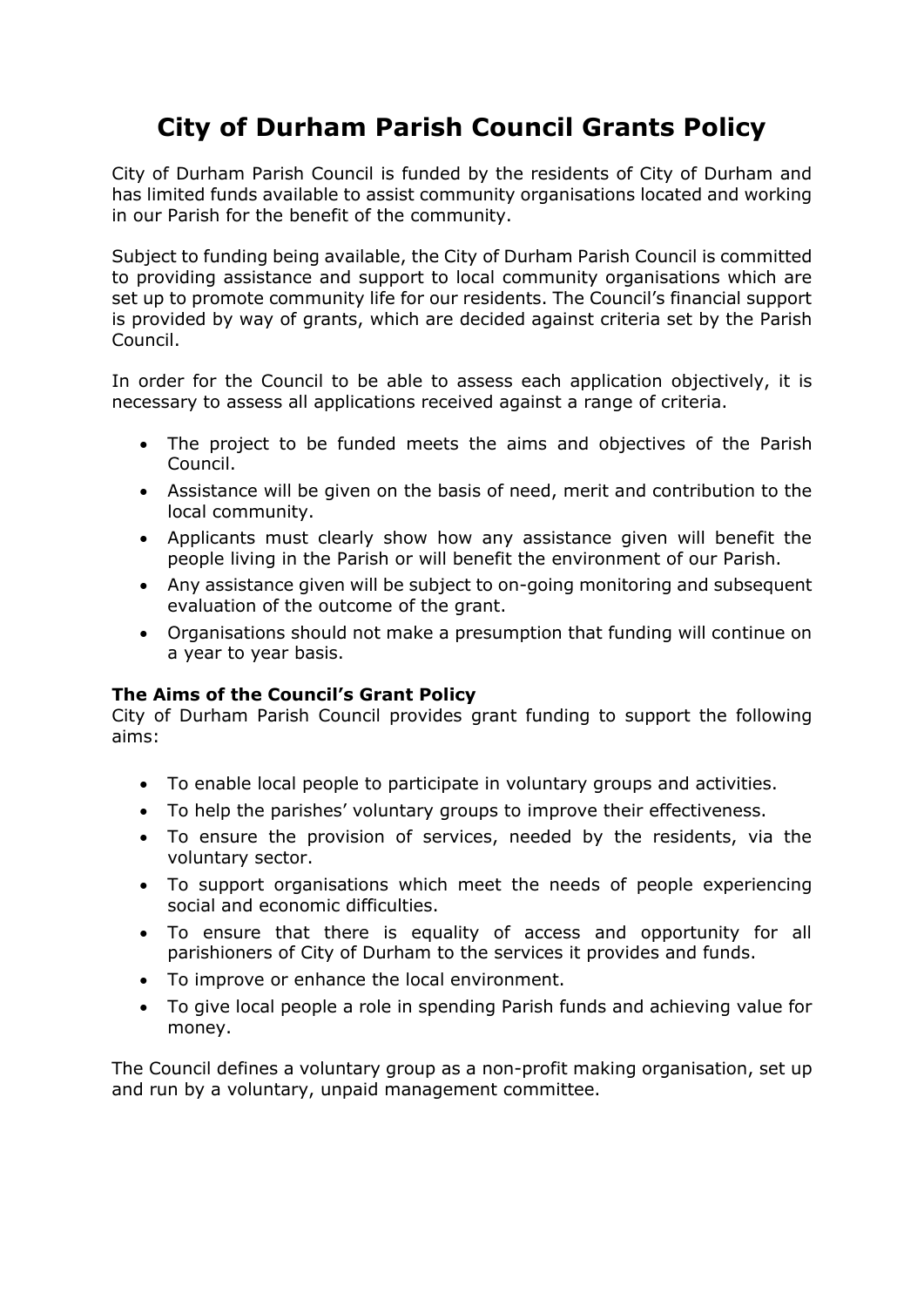## **The Grants Process**

To apply for a Council grant you must be a charity, community group or local voluntary organisation with a constitution and dedicated bank account, operating or providing a service to the community. All funding requests must use our application form and applicants should provide all information requested.

#### **The amount of money available for grants varies each year, depending on the overall council budget**.

The Parish Council particularly welcomes applications from small or newly formed groups and those that have not applied to us before.

The Parish Council is able to consider small grant applications throughout the year.

### **City of Durham Parish Council uses the following criteria to decide on grant applications:**

- The organisation (even if it is a national organisation) is based or has a branch locally and benefits local residents
- Can demonstrate a record of, or potential, benefit to the Parish.
- The organisation can demonstrate how the money will be used, including confirmation of the prior engagement of any third party which may be involved in the delivery or implementation of the grant.
- A group bank account must be held. Cheques WILL NOT be made payable to individuals
- A copy of the last audited accounts to be included

### **City of Durham Parish Council will not fund the following:**

Organisations that do not provide a service to the Parish of City of Durham.

- Individuals or appeals supporting an individual.
- General appeals.
- Statutory organisations or the direct replacement of statutory funding.
- Political groups or activities promoting political beliefs.
- Religious groups where funding is to be used to promote religious beliefs.
- Arts & sports projects with no community or charitable element.
- Any organisations with a restricted membership which has not been lawfully agreed.
- Medical research, equipment or treatment.
- Projects that may take place before an application can be decided.
- Equipment or other costs that have already been purchased or incurred prior to the application being considered.

**City of Durham Grants** - Grants are usually offered on a one-off basis to support a particular project, event, activity or the purchase of equipment. They are also open to new groups wishing to start up and receive a small contribution towards their running costs.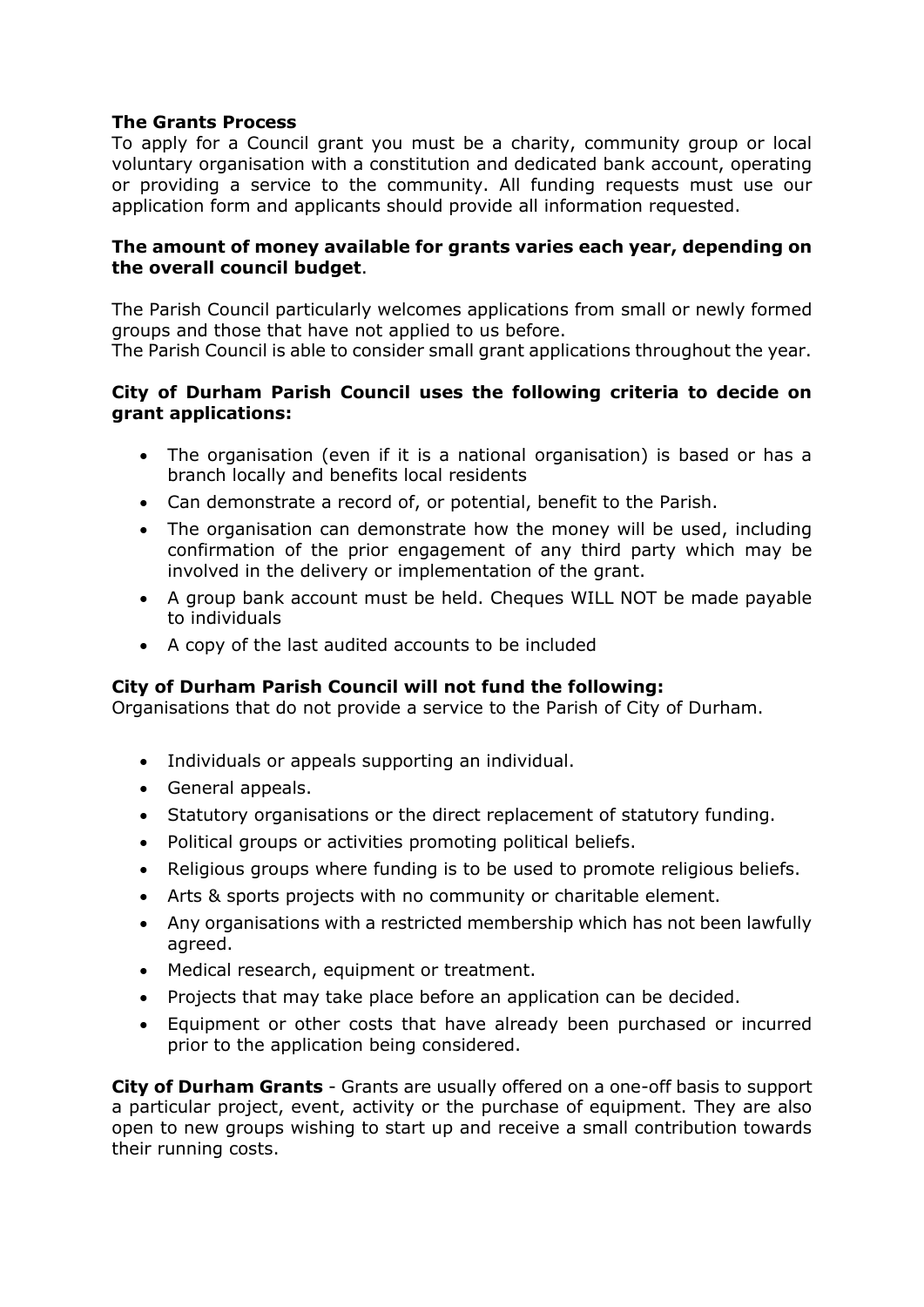# **The application process**

Groups must apply for funding using the appropriate application form. Grant application forms can be downloaded from the Council's website or are available from the Clerk. The Clerk can also provide assistance to any group having difficulties completing the application form.

Grant applications will only be considered if all sections of the form are completed and appropriate supporting information/evidence is supplied where requested.

All valid grant applications will be assessed and presented to the Council for consideration.

All applicants will be notified of the Councils decisions.

**Only grant applications made within the funding window of April – June in any given year may be considered. A decision on any grant application will be made no earlier than at the end of this funding window. Where there is a surplus on the grants account after allocations agreed by the Council under the funding window of April – June in any one year, the Council may approve, within an agreed period in the same financial year, a further funding window under the same requirements of this policy for the normal funding window.** 

### **Payments**

Grants will only be paid to the named organisation.

#### **Monitoring and reporting requirements**

As a condition of receiving a grant from City of Durham Parish Council, groups are expected to provide the Council with written evidence of what the money has been spent on and the benefit it has brought to the people of the Parish. Such evidence of how the money has been spent should include copies of invoices and receipts, plus attendance numbers, photos, press clippings, etc. where applicable. This information should be submitted within 1 month of the event/project end or by the end of March each year whichever is sooner, so that it can be reported at the Annual Council Meeting.

### **General grant conditions**

- The grant can only be used for the purpose stated in the application and the Council reserves the right to reclaim any grant not being used for the specified purpose of the application. However, if a group wishes to change the purpose of the grant, they must seek approval by writing to the Council who will consider whether or not to approve the change.
- Applications for projects where the work has already been completed will not be considered.
- The Council will not support grants for the repayment of loans or cost of services, equipment or provisions in anticipation of a grant.
- Grants must be spent within 1 year of award. Any unspent monies left after this time must be returned, unless an extension is specifically agreed by the Parish Council's Finance Committee
- Organisations are responsible for ensuring that they are in compliance with all applicable legal and statutory requirements (including those relating to health and safety and equalities) and securing confirmation of the prior